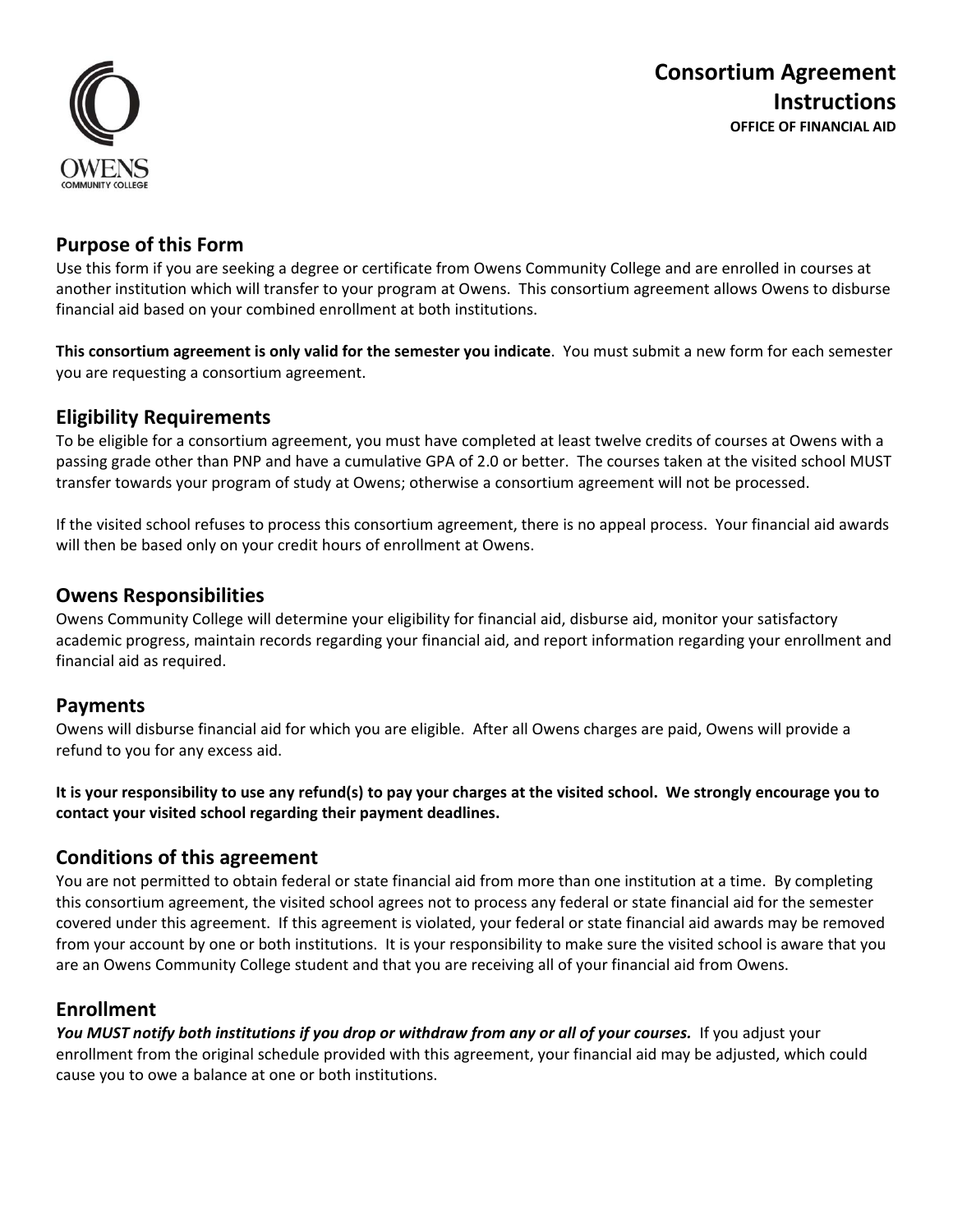# **Checklist for completing Owens consortium agreement**

| Completed |    | <b>Required Task</b>                                                                                                                                                                           |                                                                                                                                                   |       |                                                                                                      |  |  |
|-----------|----|------------------------------------------------------------------------------------------------------------------------------------------------------------------------------------------------|---------------------------------------------------------------------------------------------------------------------------------------------------|-------|------------------------------------------------------------------------------------------------------|--|--|
| ❏         | 1. | Complete Part I (Student Information)                                                                                                                                                          |                                                                                                                                                   |       |                                                                                                      |  |  |
| ❏         | 2. | Attach a copy of your registration at the visited institution                                                                                                                                  |                                                                                                                                                   |       |                                                                                                      |  |  |
| ❏         | 3. | Submit the form to your visited institution's financial aid office for completion of Part II (Visited<br>School Information)                                                                   |                                                                                                                                                   |       |                                                                                                      |  |  |
| □         | 4. |                                                                                                                                                                                                | Return the completed form and a copy of your registration to the Student Service Center                                                           |       |                                                                                                      |  |  |
|           |    |                                                                                                                                                                                                | Upload: From the Ozone Financial Aid<br>Summary card, select View Financial<br>Aid Details, then Student<br>Requirements. Follow the instructions | Mail: | In person: Student Service Center<br><b>Student Service Center</b><br><b>Owens Community College</b> |  |  |
|           |    |                                                                                                                                                                                                | listed.                                                                                                                                           |       | P.O. Box 10,000<br>Toledo, OH 43699-1947                                                             |  |  |
|           |    | Fax:                                                                                                                                                                                           | $(567) 661 - 7808$                                                                                                                                |       |                                                                                                      |  |  |
| ❏         | 5. | If you have not already done so, complete the Free Application for Federal Student Aid (FAFSA®)<br>online at fafsa.gov with the Owens school code (005753)                                     |                                                                                                                                                   |       |                                                                                                      |  |  |
| □         | 6. | Respond promptly to any additional requests for information listed on your Ozone account.                                                                                                      |                                                                                                                                                   |       |                                                                                                      |  |  |
|           |    | a. Log into Ozone at ozone.owens.edu, and locate the Financial Aid Summary card.<br>b. Verify that you are viewing the appropriate aid year.<br>c. Click on unsatisfied requirements (if any). |                                                                                                                                                   |       |                                                                                                      |  |  |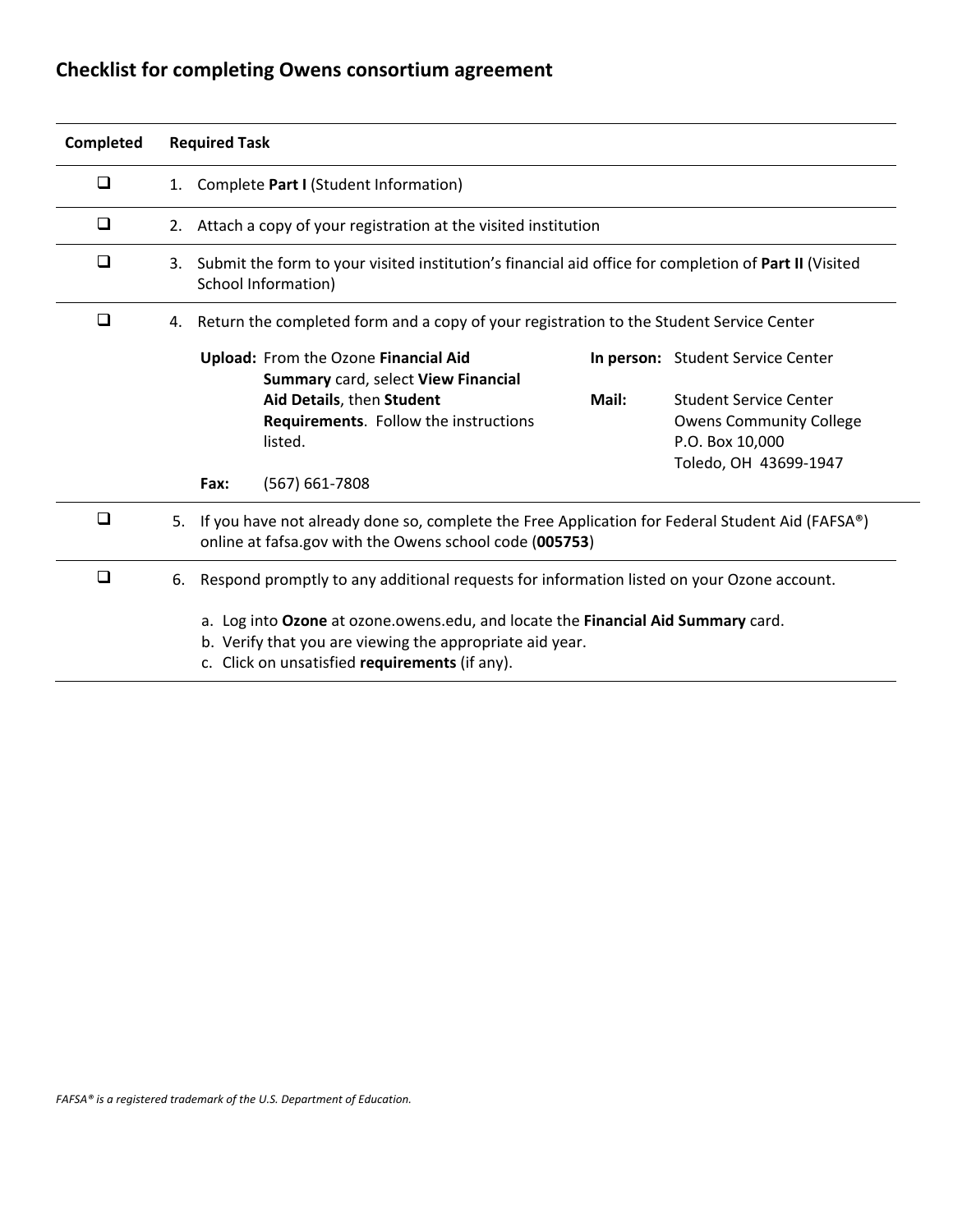

| Part I: Student Information (To Be Completed By Student) |                                            |  |  |  |  |
|----------------------------------------------------------|--------------------------------------------|--|--|--|--|
|                                                          |                                            |  |  |  |  |
|                                                          |                                            |  |  |  |  |
|                                                          |                                            |  |  |  |  |
| Term of consortium agreement: Year                       | $\Box$ Summer $\Box$ Fall<br>$\Box$ Spring |  |  |  |  |

### **Student Certification and Signature**

Please read and check the box next to each statement. By signing below, you are certifying that you have read and understand the statements below, as well as the information provided on the consortium agreement instructions.

- $\Box$  I am asking Owens Community College to include my enrolled hours at the visited school for my federal and state financial aid. **I understand that I may only apply for financial aid at one institution at a time.**
- $\Box$  I am enrolled in a degree seeking program or certificate at Owens Community College and I agree to only enroll in courses that will transfer or are applicable to my degree/certificate.
- $\Box$  I understand that all of my financial aid will be obtained and processed at Owens Community College.
- $\Box$  I understand that all courses taken at the visited school will be counted in determining my Satisfactory Academic Progress.
- $\Box$  I understand that my financial aid will disburse to my Owens account after all of my requirements have been completed. All aid will first be used to pay my tuition, fees, and other charges at Owens. Any excess financial aid will be refunded to me using the option I have set up with BankMobile Disbursements.
- **I understand that it is my responsibility to pay the visited institution for my balance owed. I understand that it is my responsibility to be aware of any payment deadlines at the visited institution.**
- $\Box$  I agree to notify the Student Service Center at Owens Community College in writing immediately of any changes in my enrollment at either institution.
- $\Box$  I understand that it is my responsibility to submit an official academic transcript to the Owens Community College Records Office within 30 days after the courses at the visited institution are completed.
- $\Box$  My eligibility to participate in future consortium agreements may be revoked if I do not successfully complete coursework, or if I fail to comply with the terms of this agreement or with the policies and procedures of the College or the Office of Financial Aid.

I hereby give Owens Community College and the visited institution permission to share appropriate information concerning enrollment, academic status, fees, grades, attendance, financial aid, and any other information necessary to execute this agreement.

Student Signature:\_\_\_\_\_\_\_\_\_\_\_\_\_\_\_\_\_\_\_\_\_\_\_\_\_\_\_\_\_\_\_\_\_\_\_\_\_\_\_\_\_\_ Date:\_\_\_\_\_\_\_\_\_\_\_\_\_\_\_\_